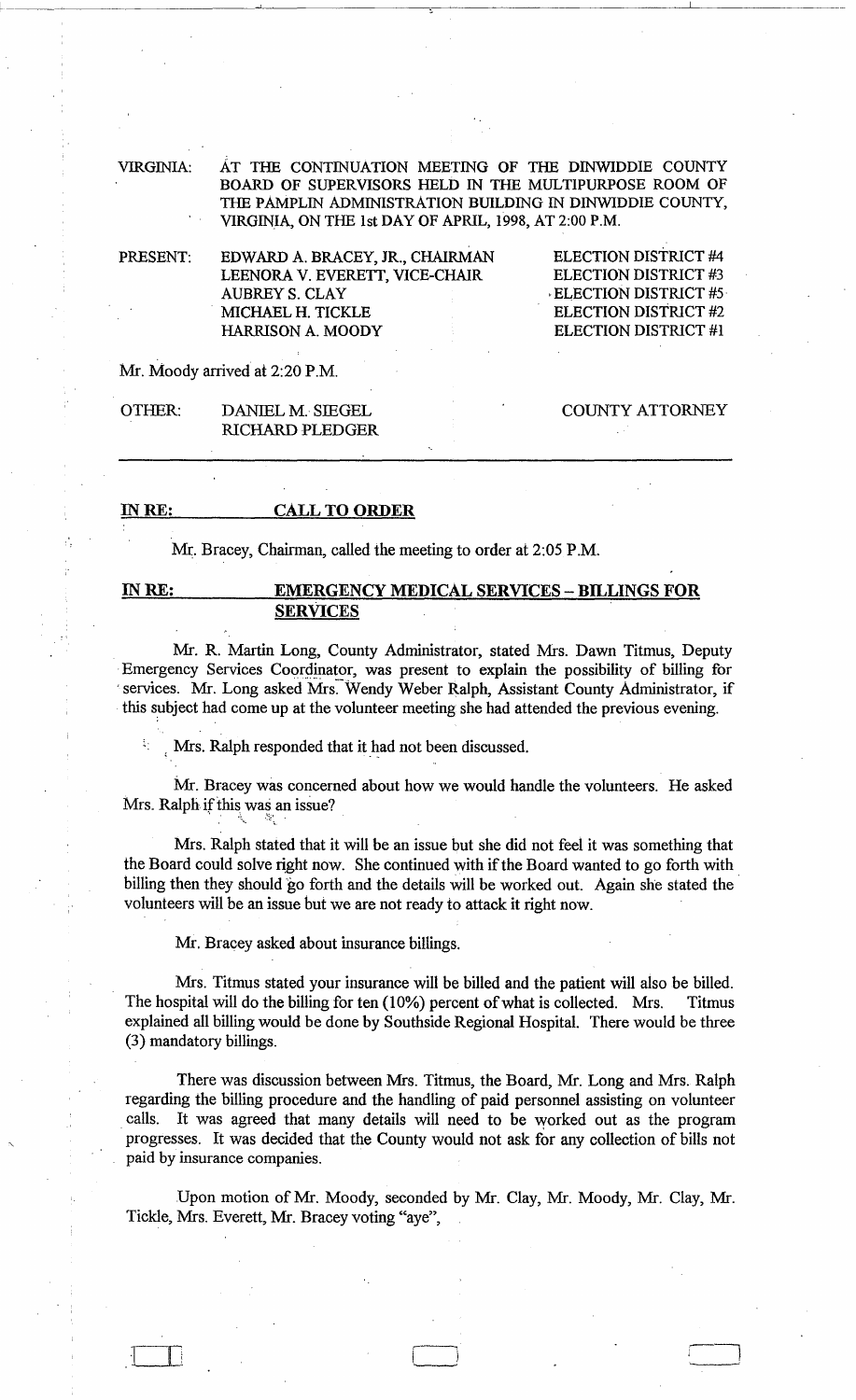$\label{eq:2.1} \frac{1}{\sqrt{2}}\int_{\mathbb{R}^3}\frac{1}{\sqrt{2}}\left(\frac{1}{\sqrt{2}}\right)^2\frac{1}{\sqrt{2}}\left(\frac{1}{\sqrt{2}}\right)^2\frac{1}{\sqrt{2}}\left(\frac{1}{\sqrt{2}}\right)^2\frac{1}{\sqrt{2}}\left(\frac{1}{\sqrt{2}}\right)^2.$ 

 $\mathcal{L}^{\mathcal{L}}(\mathcal{L}^{\mathcal{L}})$  and  $\mathcal{L}^{\mathcal{L}}(\mathcal{L}^{\mathcal{L}})$  and  $\mathcal{L}^{\mathcal{L}}(\mathcal{L}^{\mathcal{L}})$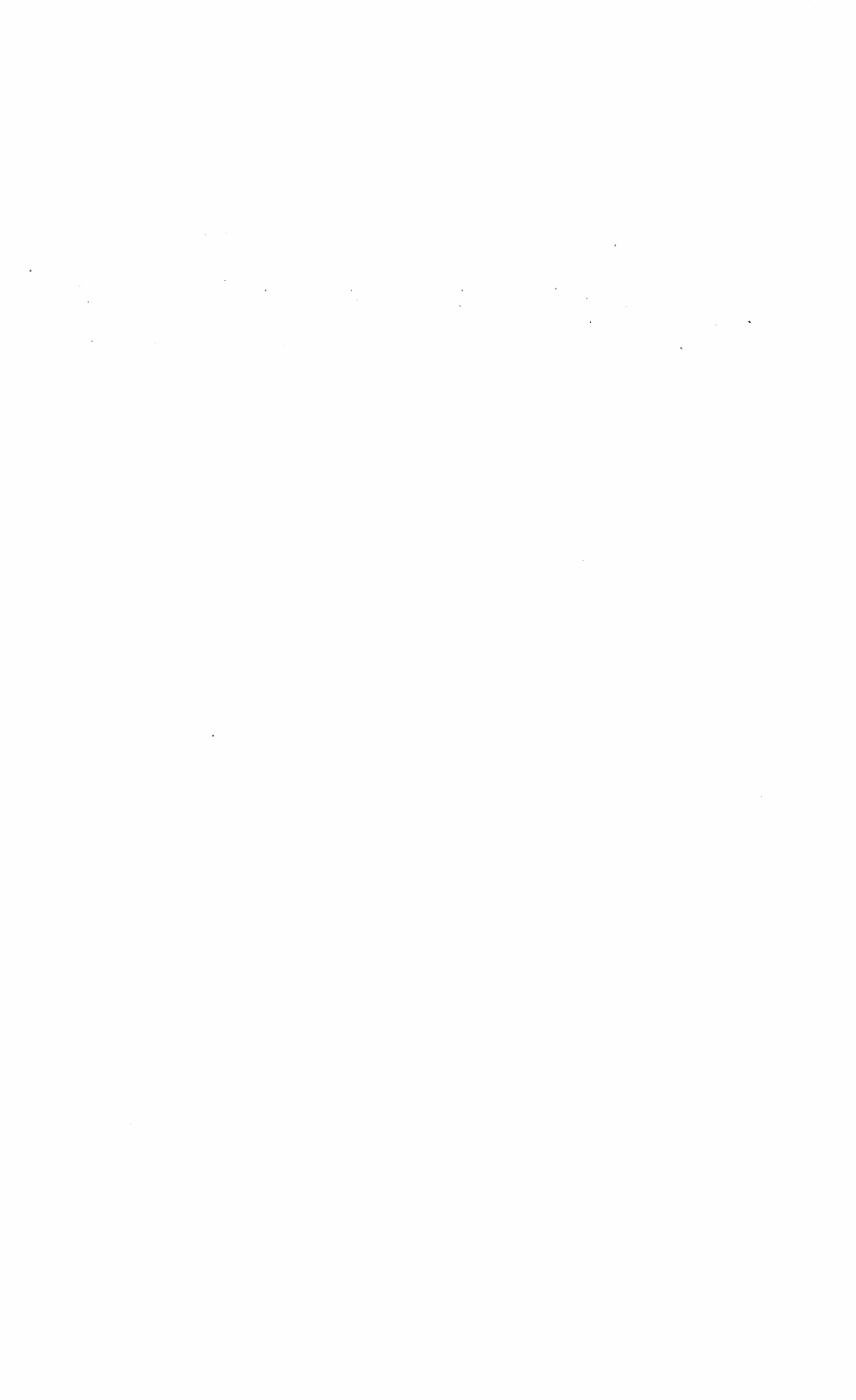BE IT RESOLVED that the Board of Supervisors of Dinwiddie County, Virginia authorizes Administration to move forward with Emergency Medical Services billing for services provided by the paid crews in Dinwiddie County. This billing process will begin on July 1, 1998.

 $\Box$ 

# IN RE: EMERGENCY MEDICAL SERVICES - RECHASSIS OF AMBULANCE

Mr. Long continued that the next item was also regarding EMS, in conjunction with the Capital Improvement Program (CIP). He requested Mrs. Titmus to talk about the re-chassis of the existing unit versus the purchase of a brand new unit.

Mrs. Titmus stated the County had received grant funds in the amount of \$7,900.00 toward the re-chassis of the existing unit. If these funds are not used for that purpose then we will forfeit this money. She continued by stating that a chassis like they have, in her opinion, is what was needed and is adequate for their needs. She stated that the box that they currently have is in perfectly good condition and could continue to be used. To re-chassis this unit would run approximately \$40,000.00. A new ambulance would run approximately \$78,000.00.

There was discussion regarding re-chassis, rebuilding the motor, and purchasing a . brand new unit.

Upon motion of Mr. Clay, seconded by Mr. Tickle, Mr. Moody, Mr. Clay, Mr. Tickle, Mrs. Everett, Mr. Bracey voting "aye", .

BE IT RESOLVED by the Board of Supervisors of Dinwiddie County, Virginia, that Authorization is granted for Administration to proceed with exploring the options available and proceed with action not to exceed \$40,000.00.

# IN RE: LANDFILL CLOSURE

Mr. Long stated Mr. Dennis King, Waste Management Director, was present to discuss the closure of the landfill.

There was discussion between the Board, Mr. Long, Mrs. Ralph, Mr. Faison and Mr. King regarding the proposed costs for final closure of the Dinwiddie County Landfill. These estimated costs have been supplied by Draper Aden  $\&$  Associates. They are proposing handling all aspects of the closure and will release Dinwiddie County from all future problems and responsibilities resulting from failure to comply with all rules and regulations in this closure. Estimated closure cost at this point is \$403,966.00. Draper Aden  $&$  Associates felt these estimates are high and bids would come in considerably lower. Mr. Long stated the turnkey price from Draper Aden & Associates to provide engineering and supervision for the project is \$69,000.00. This figure would include preparation of the bid documents, putting the bid out, procurement of the contractor, providing a man on the work site 40 hours per week, if necessary to oversee the project, and at the end of the closure; this is the important part to him. At the end of the closure, they would put their stamp on it, on a report that they will tum over to the Department of Environmental Quality (DEQ). DEQ would accept this report that the landfill is closed and behind us. If a problem occurs after that point, DEQ goes back to Draper Aden and not Dinwiddie County. That is the way he understands it and that is what is important to him is that they certify that it is done and done right. If there is any liability from that point, it is not on the County.

Upon motion of Mrs. Everett, seconded by Mr. Moody, Mr. Moody, Mr. Clay, Mrs. Everett, Mr. Bracey voting "aye", and Mr. Tickle "abstaining",

 $\mathbf{r}$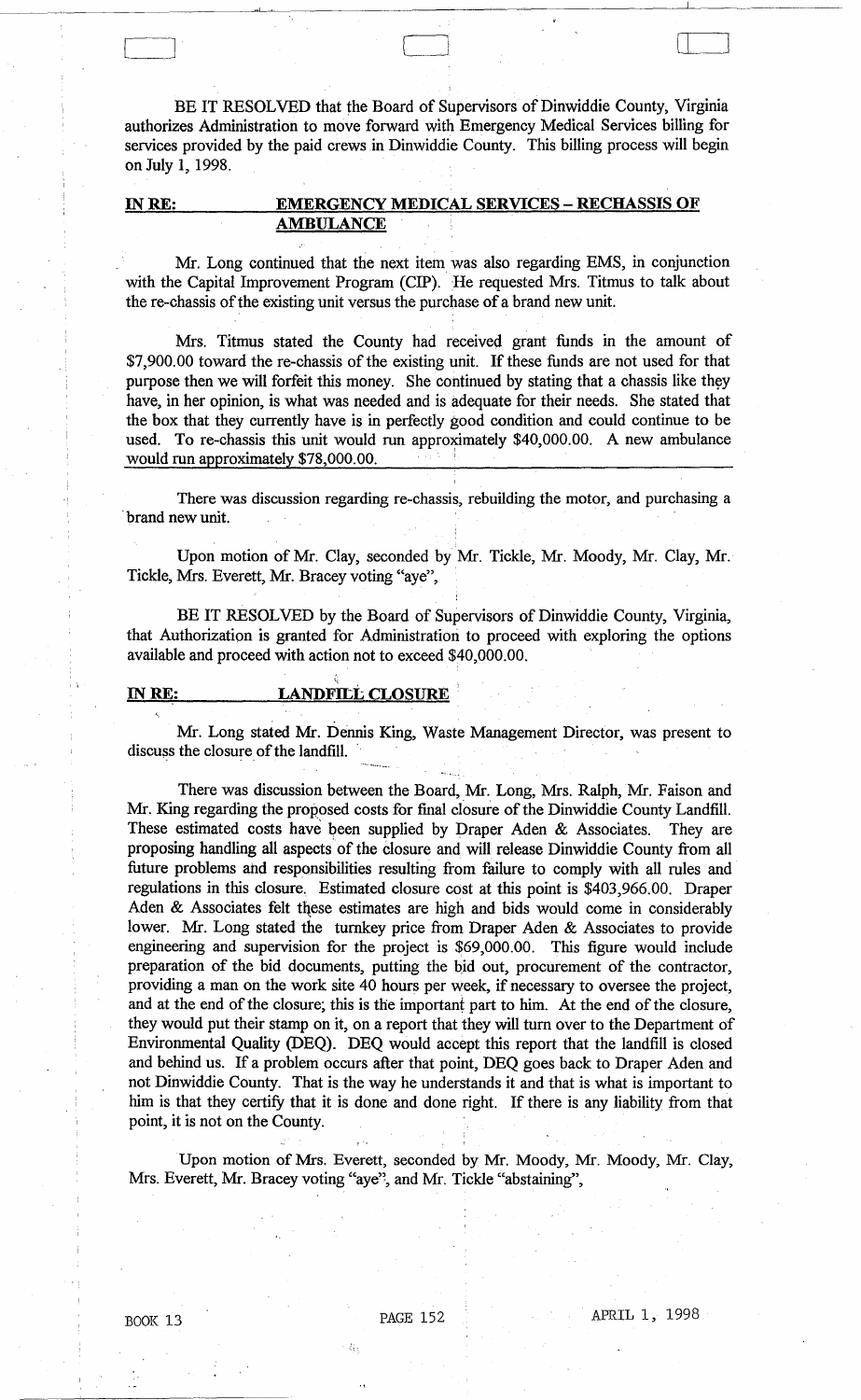BE IT RESOLVED by the Board of Supervisors of Dinwiddie County, Virginia that Authorization is granted to Draper Aden & Associates to proceed with bidding the closure of Dinwiddie County's Landfill with all bids being presented to the Board for review before any work is started on the project.

# INRE: LANDFILL CLOSURE - FUND DESIGNATION

Mr. Long continued by stating along with that what they would like to do for the CIP program for 98-99 coming up is set aside the necessary balance of \$165,000.00, since we have \$240,000.00 in the current year. We need to set this aside in the CIP to have it available when the bids come in

Upon motion of Mr. Moody, seconded by Mrs. Everett, Mr. Moody, Mr. Clay, Mr. Tickle, Mrs. Everett, Mr. Bracey voting "aye",

BE IT RESOLVED by the Board of Supervisor's of Dinwiddie County, Virginia that \$165,000.00 be designated in the 1998-99 Capital Improvement Program for completing the landfill closure.

## INRE: TELEPHONE SYSTEMS-CONTRACT

 $" \rightarrow \$ 

Mr. Long stated the next item was the telephone system. On Monday, March 30, 1998,"Mrs. Ralph, Mrs. Glenice Townsend, Fiscal Officer, Mrs. Peggy McElveen, Director of Social Services and Mr. Donald W. Faison, Construction Inspector traveled to various places to inspect and review the telephone system being proposed. Mr. Long turned the floor over to Mrs. Ralph to report on their findings.

Mrs. Ralph stated they spent the day looking at the equipment, which is Panasonic equipment. This was the type of equipment received on the low bid from Total Office Solutions which is located in Richmond. Three (3) employees from this office accompanied them on their journey. Mrs. Ralph stated she had asked very blunt questions about the system and felt that it met all the needs of the offices. Mr. Tickle also visited the first location.

There was discussion regarding equipment, support, voice mail and service after the sale.

Upon motion df Mr. Clay, seconded by Mr. Tickle, Mr. Moody, Mr. Clay, Mr. Tickle, Mrs. Everett, Mr. Bracey voting "aye",

 $\sum_{k=1}^{n}$ ,BE IT RESOL YED by the Board of Supervisors of Dinwiddie County, Virginia that authorization is granted for the County Administrator to sign a contract with Total Office Solutions to supply a new telephone system for the Courthouse Project, Administration Building, Sheriff's Office and Social Services. Funds for the Courthouse system will be provided through the Courthouse Bonds; Social Services has provided a letter stating that they will pay for their system out of their budget and Administration and the Sheriff's systems will come from the 1998-99 CIP Fund.

### INRE: TELEPHONE SYSTEM - FUND DESIGNATION

Upon motion of Mr. Tickle, seconded by Mr. Moody, Mr. Moody, Mr. Clay, Mr. Tickle, Mrs. Everett, Mr. Bracey voting "aye",

BE IT RESOLVED by the Board of Supervisors of Dinwiddie County, Virginia that additional funds be designated for the 1998-99 Capital Improvement Program Fund in the amount of \$25,000.00 to provide a new telephone system for the Administration Building and the Sheriff's Office.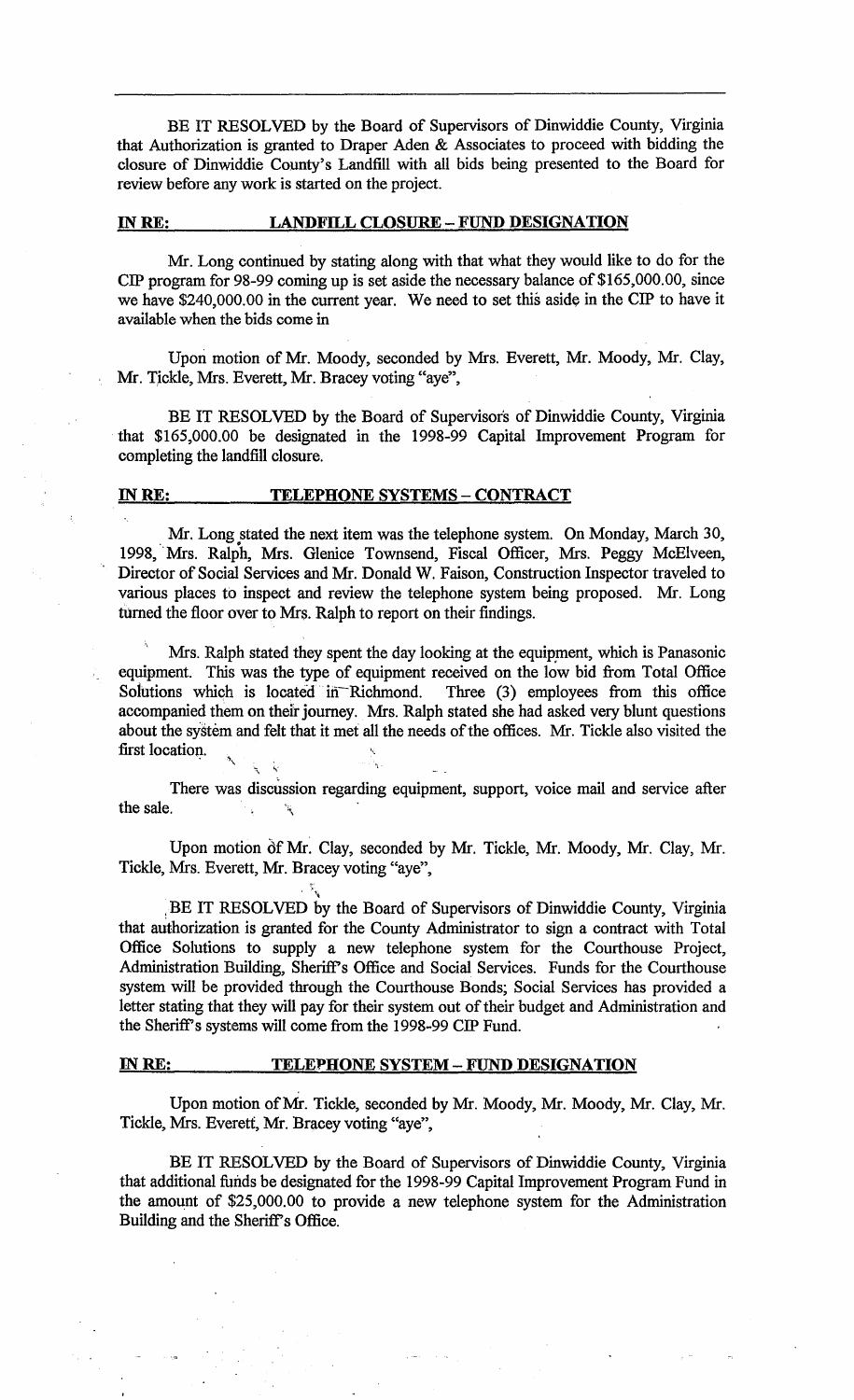INRE: BREAK

Mr. Bracey called for a five  $(5)$  minute break at 3:40 P.M.

## INRE: CAPITAL IMPROVEMENT PROGRAM

Mr. Long stated what he had provided the Board with was a list of  $-$ - the top list being the current years' capital projects and the bottom list being other items to consider. We have indicated the cost or proposed cost, whether it is has been authorized to be done, and other pertinent information. The subtotal for the current year is \$944,574.00. The amount that has already been awarded or authorized to bid is \$892,574.00. This means with the telephone system and Midway property option the 1997-98 million is fully allocated.

,.: ;;- ·~.l·:· :-'.~.' .:.-, . '!-,-

 $\left(\begin{array}{c} \begin{array}{c} \begin{array}{c} \begin{array}{c} \begin{array}{c} \end{array} \\ \end{array} & \begin{array}{c} \end{array} & \begin{array}{c} \end{array} \\ \end{array} & \begin{array}{c} \end{array} & \begin{array}{c} \end{array} & \begin{array}{c} \end{array} & \begin{array}{c} \end{array} & \begin{array}{c} \end{array} & \begin{array}{c} \end{array} & \begin{array}{c} \end{array} & \begin{array}{c} \end{array} & \begin{array}{c} \end{array} & \begin{array}{c} \end{array} & \begin{array}{c} \end$ 

There was discussion regarding moving the fire and rescue projects to a separate list and looking into separate funding for these projects. It was decided that staff would pull together a plan for the EMS/Fire/Rescue, working with the new Public Safety Officer, and report back to the Board at the May 20, 1998 meeting. At that point the Board will look at the remaining items on the list and work forward. There was a brief discussion on using the'closed schools for various community/recreation activities and/or possible office space. Mr. Tickle asked that \$50,000.00 be allocated for the Lake Chesdin Recreation Area. He also expressed interest in an additional manned site at Olger's Store dumpster location.

## INRE: .,EXECUTIVE SESSION,

'.

i"

Upon motion of Mr. Tickle, seconded by Mr. Clay, Mr. Moody, Mr. Clay, Mr. Tickle, Mrs. Everett, Mr. Bracey voting "aye" pursuant to the Virginia Freedom of Information Act, Section 2.1-344 (A) - 1 Discussion of employment, salaries disciplining of public officers, appointees, or employees of any public body (Treasurer; Public Safety Officer; Pay Classification Plan); and Section  $2.1-344$  (A)  $7$  - Consultation with legal counsel (Courthouse Contract; Option - Midway property) the Board moved into Executive Session at 4:57 P.M.

A vote having been made and approved the meeting reconvened into Open Session at 7:33 P.M. in the Board Meeting Room of the Pamplin Administration Building.

### IN RE: **CERTIFICATION**

Upon motion Mr. Clay, seconded by Mr. Moody; Mr. Moody, Mr. Clay, Mr. Tickle, Mrs. Everett, Mr. Bracey voting "aye", the following resolution was adopted:

WHEREAS, the Board of Supervisors of Dinwiddie County convened an executive meeting on this date pursuant to an affirmative recorded vote and in accordance with the provisions of the Virginia Freedom of Information Act; and

WHEREAS, Section.2.1-344.1 of the Code of Virginia requires a certification by the Board of Supervisors of Dinwiddie County, that such Executive meeting was conducted in conformity with Virginia law;

NOW THEREFORE BE IT RESOLVED that the Board of Supervisors of Dinwiddie County, Virginia, hereby certifies that, to the best of each member's knowledge, (1) only public business matters lawfully exempted from open meeting requirements by Virginia law, were discussed hi the executive meeting to which this certification resolution applies; and (2) only such public business matters as were identified in the motion convening the executive meeting were heard, discussed or considered by the Board of Supervisors of Dinwiddie County, Virginia.